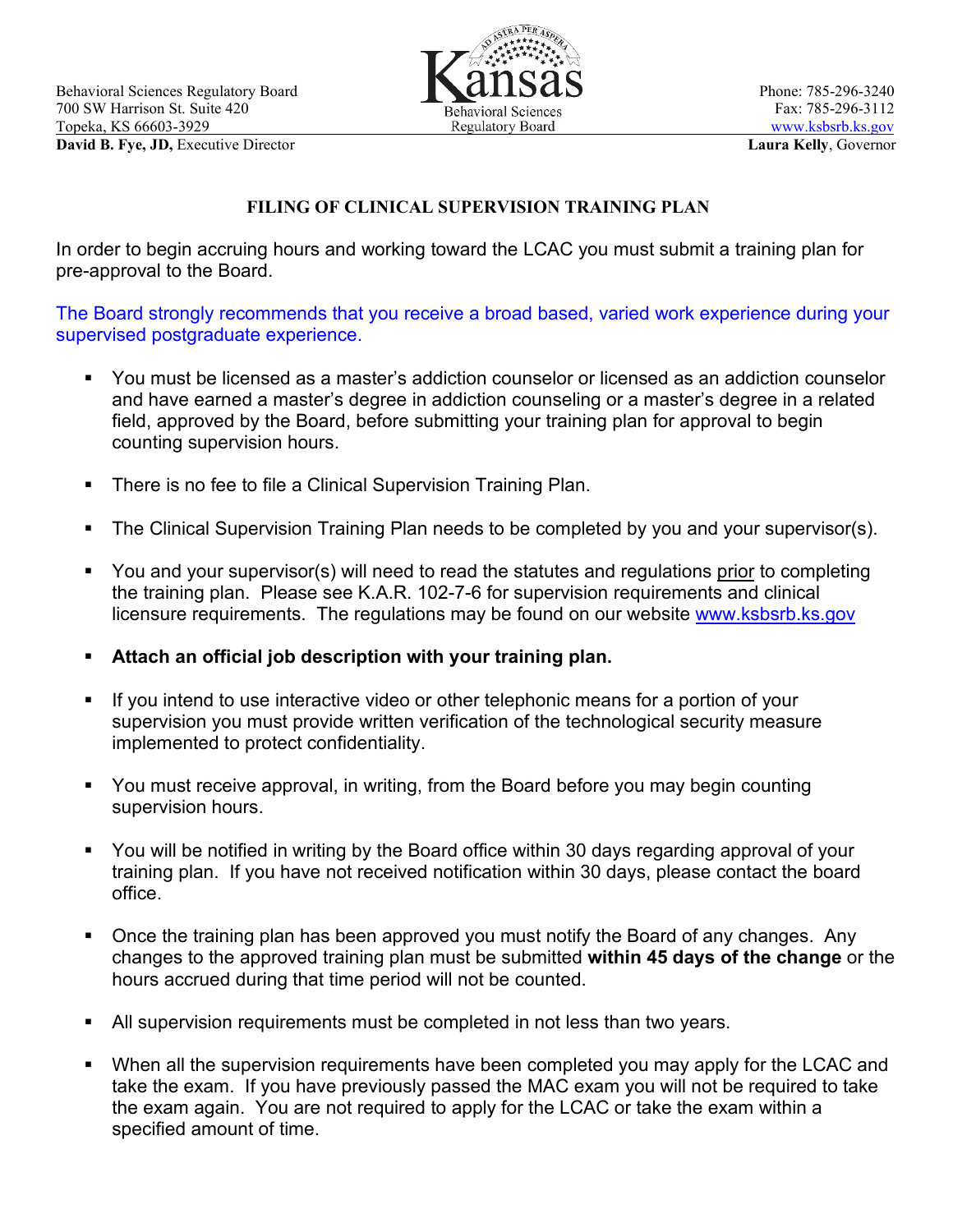

## **Clinical Supervision Training Plan Addiction Counselor**

Please answer **ALL** questions. The form needs to be filled out completely, and legibly. The supervisee shall complete sections I and II. The supervisee together with the supervisor(s) shall complete sections III and VI. *Each* supervisor shall complete sections IV and V.

| I. Information regarding supervisee: [Completed by supervisee] |  |                                                                                                                                                                                    |  |
|----------------------------------------------------------------|--|------------------------------------------------------------------------------------------------------------------------------------------------------------------------------------|--|
|                                                                |  |                                                                                                                                                                                    |  |
|                                                                |  |                                                                                                                                                                                    |  |
|                                                                |  |                                                                                                                                                                                    |  |
|                                                                |  |                                                                                                                                                                                    |  |
|                                                                |  | Has the Board approved your masters degree as a related field for addiction counselor licensure?                                                                                   |  |
|                                                                |  | LMAC number _____________________ Issue date _________________________Expiration date _______________________                                                                      |  |
|                                                                |  |                                                                                                                                                                                    |  |
|                                                                |  | II. Information regarding the Supervision Setting: [Completed by supervisee]                                                                                                       |  |
|                                                                |  | Name of work site and address where you will be accruing hours as part of the supervised work<br>experience. If you have more than one worksite, please attach an additional page. |  |
|                                                                |  |                                                                                                                                                                                    |  |
|                                                                |  |                                                                                                                                                                                    |  |

| City, State, Zip |                                       |  |
|------------------|---------------------------------------|--|
| Phone            | Your Title in this supervised setting |  |

#### *You are required to attach a copy of your official position description to your training plan.*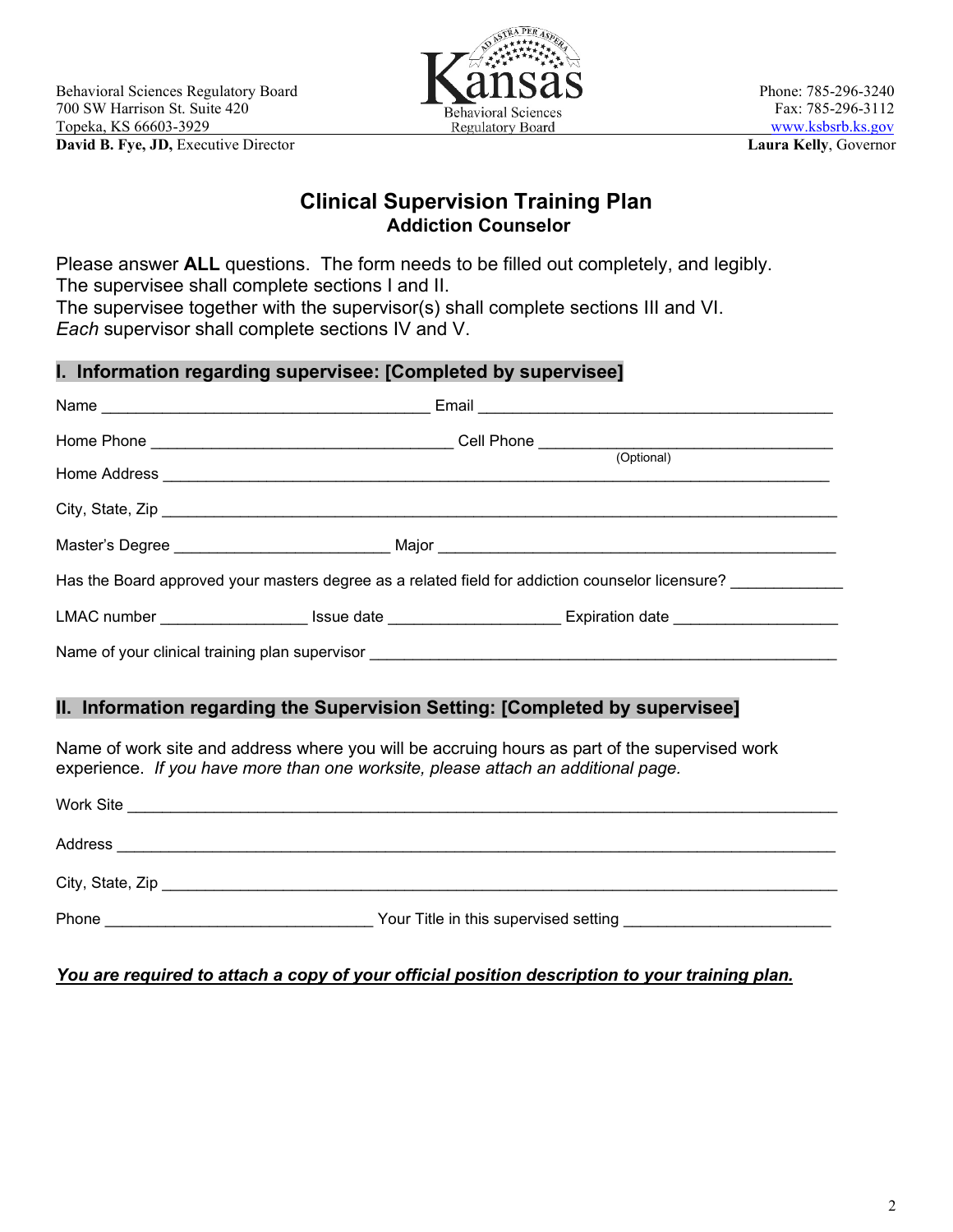### **III. Information regarding Supervision Training Plan: [Completed by supervisee and supervisor(s) together]**

### *Please provide answers to questions 1 through 18 on a separate sheet of paper:*

- **1.** Will you provide your supervisor with a diagnostic impression based on DSM-5 substance use disorders criteria?
- **2.** Will you provide your supervisor a treatment recommendation based on DSM-5 substance use disorders criteria?
- **3.** Explain the supervisory context, including the purpose of supervision.
- **4.** What are the anticipated types of clients to whom you will be providing services?
- **5.** What services will you be providing to clients?
- **6.** What are evidence-based practices you plan to use in treating clients?
- **7.** What dates are expected to be covered with the Supervision Training Plan? *(Training plans must be approved by the board before postgraduate hours can be accrued. However, if you began supervision prior to the training plan form being available, please provide this information with your training plan and those hours will be considered)*
- **8.** List your clinical supervision goals and briefly describe how you will attain those goals. Be sure to review the definition of clinical addiction counseling and incorporate into your goals. [See K.S.A. 65-6608(b)] Also**, include goals that relate to diagnosis and treatment of substance use disorders, including a description that specifies how you will meet the requirement to provide 1500 hours of direct client contact providing substance abuse assessment and treatment.**
- **9.** Outline your supervisor's responsibilities in relation to these goals and objectives.
- **10.** Outline your responsibilities in relation to these goals and objectives.
- **11.** Describe your plan and your supervisor's plan for the documentation of the date, length, method, content, and format of each supervisory meeting and your progress toward the learning goals.
- **12.** Answer the following questions regarding your supervision:
	- a. Describe the schedule for supervision.
	- b. What is the ratio of supervision to direct client contact that you will receive?
	- c. How many supervision hours will be individual?
	- d. Will you receive group supervision? If so, how many supervision hours will be done in group? Also, how many supervisees will be in the group?
	- e. What is the total number of supervision hours you will complete?
- **13.** Describe the plan for documenting your progress toward meeting the required 3000 hours of

supervised clinical experience, and the 1500 hours of direct client contact providing substance abuse assessments and treatment.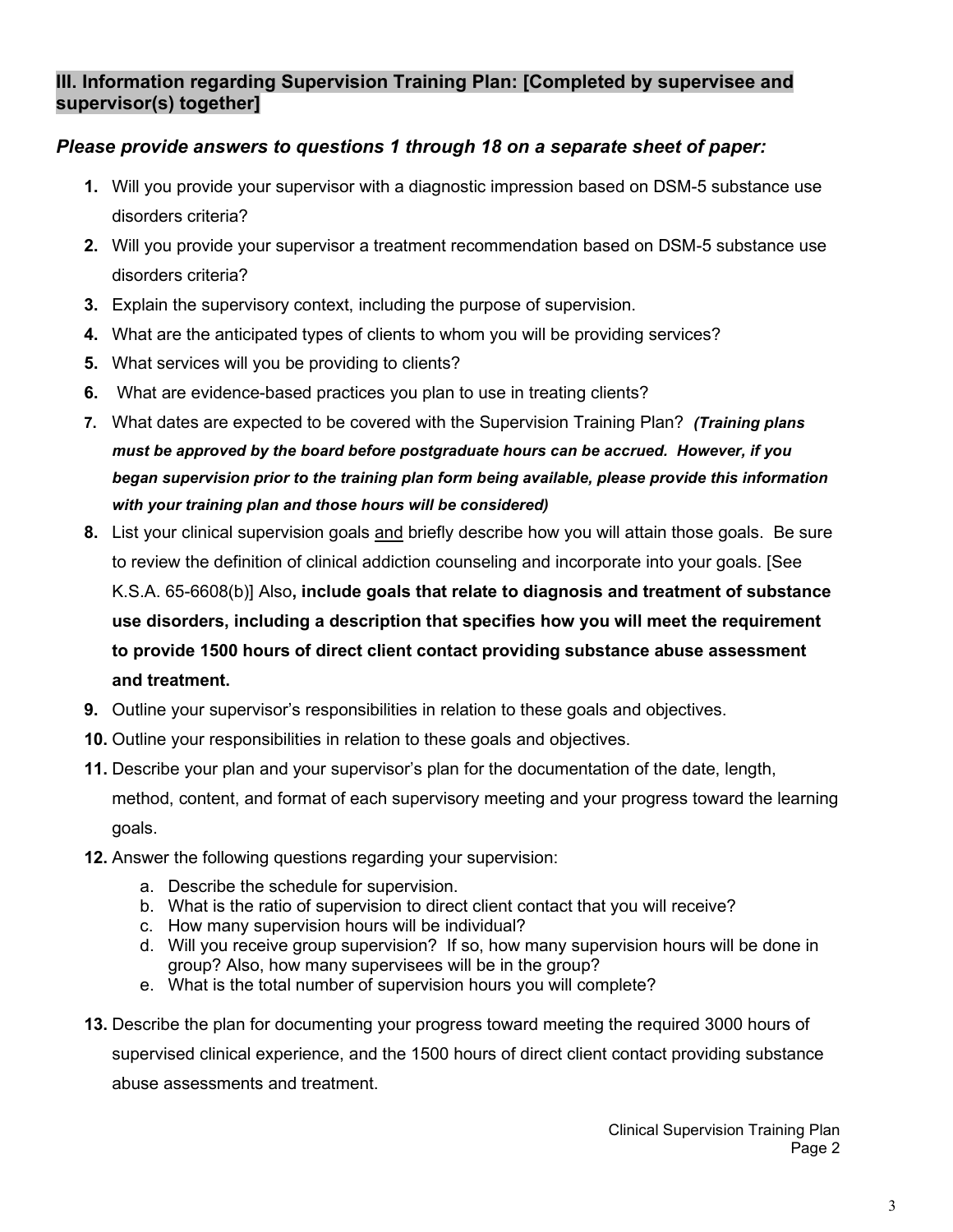- **14.** Describe the plan for evaluating your progress in supervision. Periodic written evaluations are encouraged.
- **15.** Describe the plan for notifying the clients that you are practicing under supervision, the limits of confidentiality under supervision, and the name and contact information for your supervisor.
- **16.** Describe the process for renegotiating this plan if warranted, including the need to submit all changes to the board office **within 45 days of the change.**
- **17.** Include your informed consent for your supervisor to discuss supervision or performance issues with your clients, your other addiction counseling or employment supervisors, the board, or any other individual or entity to which either you or your supervisor are professionally accountable.
- **18.** Describe the contingency plans for missed supervision sessions, and supervision while your supervisor is unavailable. Should there be an emergency or crisis and your primary supervisor is unavailable, to ensure supervision is available at all times, provide the name of an emergency supervisor**.**

Note: An emergency supervisor is someone you would contact in an emergency or crisis if you could not contact your approved clinical supervisor. He/she can be anyone who is clinically licensed because you will not be accruing any supervision towards the LCAC with this person.

A back up supervisor is someone with whom you would meet for supervision if your clinical supervisor is unavailable, either because of an unplanned or extended absence. This person must be approved in writing by the Board.

**Anyone whose name is provided in your answer to this question is NOT automatically approved to provide supervision. No hours accrued under this supervisor (or supervisors) may be used toward the required hours for the LCAC unless he/she is approved by completing section IV and V of the training plan or by submitting a training plan amendment after the training plan has been approved. Any supervisor with whom you wish to accrue hours towards the LCAC must be approved by the Board. Approval is provided by submitting the appropriate documentation to the Board.**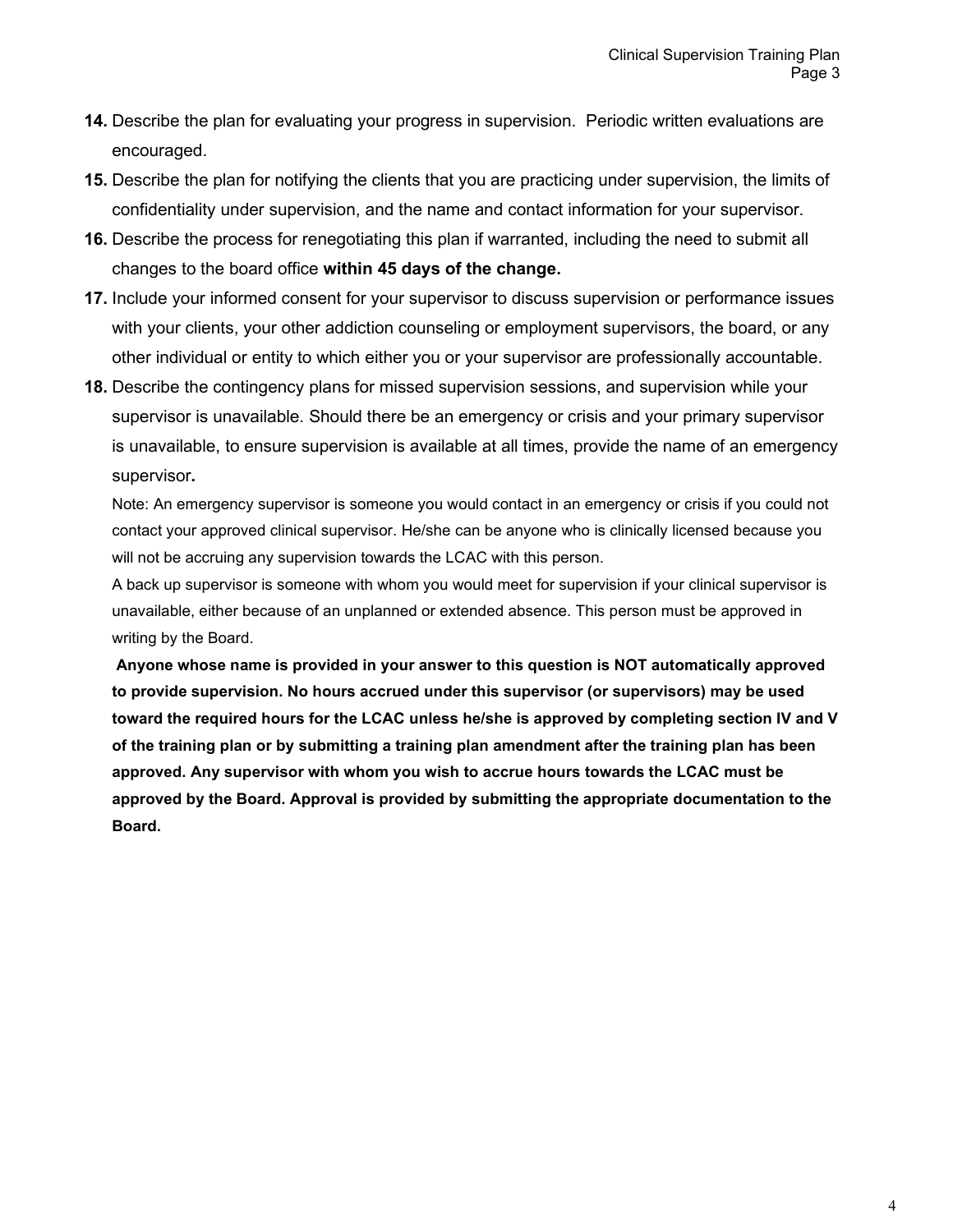# *If there is more than one supervisor each supervisor must complete both sections.*

|                                                                     | $\mathbf{u}$ . Information regarding supervisor. [Sompleted by supervisor(s)]                                                                                                                                                                                                                                                                                                                                                                                                                                                                                                           |                 |
|---------------------------------------------------------------------|-----------------------------------------------------------------------------------------------------------------------------------------------------------------------------------------------------------------------------------------------------------------------------------------------------------------------------------------------------------------------------------------------------------------------------------------------------------------------------------------------------------------------------------------------------------------------------------------|-----------------|
|                                                                     |                                                                                                                                                                                                                                                                                                                                                                                                                                                                                                                                                                                         |                 |
|                                                                     |                                                                                                                                                                                                                                                                                                                                                                                                                                                                                                                                                                                         |                 |
|                                                                     |                                                                                                                                                                                                                                                                                                                                                                                                                                                                                                                                                                                         |                 |
|                                                                     |                                                                                                                                                                                                                                                                                                                                                                                                                                                                                                                                                                                         |                 |
|                                                                     |                                                                                                                                                                                                                                                                                                                                                                                                                                                                                                                                                                                         |                 |
| Were you licensed at the clinical level in a state prior to Kansas? |                                                                                                                                                                                                                                                                                                                                                                                                                                                                                                                                                                                         |                 |
|                                                                     |                                                                                                                                                                                                                                                                                                                                                                                                                                                                                                                                                                                         |                 |
|                                                                     |                                                                                                                                                                                                                                                                                                                                                                                                                                                                                                                                                                                         |                 |
|                                                                     | Have you practiced in a position that included assessment, diagnosis, and treatment of substance use<br>disorders, for two years beyond the date of clinical licensure? The Moretter of the Moretter of the Mo<br>If your answer is no, you are not eligible to be a clinical supervisor.<br>Are you currently under disciplinary investigation, sanction, or practice limitation or any other adverse<br>action imposed by a state credentialing board or professional organization? Yes _____ No ___<br>If your answer is yes, please explain fully in an attached, signed statement. |                 |
|                                                                     | V. Information regarding the supervisory relationship: [Completed by supervisor(s)]                                                                                                                                                                                                                                                                                                                                                                                                                                                                                                     |                 |
|                                                                     | Please read K.A.R. 102-7-6 prior to answering the following questions.                                                                                                                                                                                                                                                                                                                                                                                                                                                                                                                  |                 |
| clinical functioning in the practice of addiction counseling?       | 1. Per K.A.R. 102-7-6(e)(1) – Do you understand, as a supervisor of a licensee who is seeking clinical<br>licensure, you will have, professional authority over and professional responsibility for the supervisee's                                                                                                                                                                                                                                                                                                                                                                    | $Yes$ No $\_\_$ |
|                                                                     | 2. Do you have a harmful dual relationship with the supervisee?                                                                                                                                                                                                                                                                                                                                                                                                                                                                                                                         | Yes No          |
|                                                                     | 3. Do you have knowledge of and experience with the supervisee's client population?                                                                                                                                                                                                                                                                                                                                                                                                                                                                                                     | Yes No          |
| employ?                                                             | 4. Do you have knowledge of and experience with the methods of practice that the supervisee will                                                                                                                                                                                                                                                                                                                                                                                                                                                                                        | Yes No          |
| supervisee's practice setting?                                      | 5. Do you have an understanding of the organization and administrative policies and procedures of the                                                                                                                                                                                                                                                                                                                                                                                                                                                                                   | Yes No          |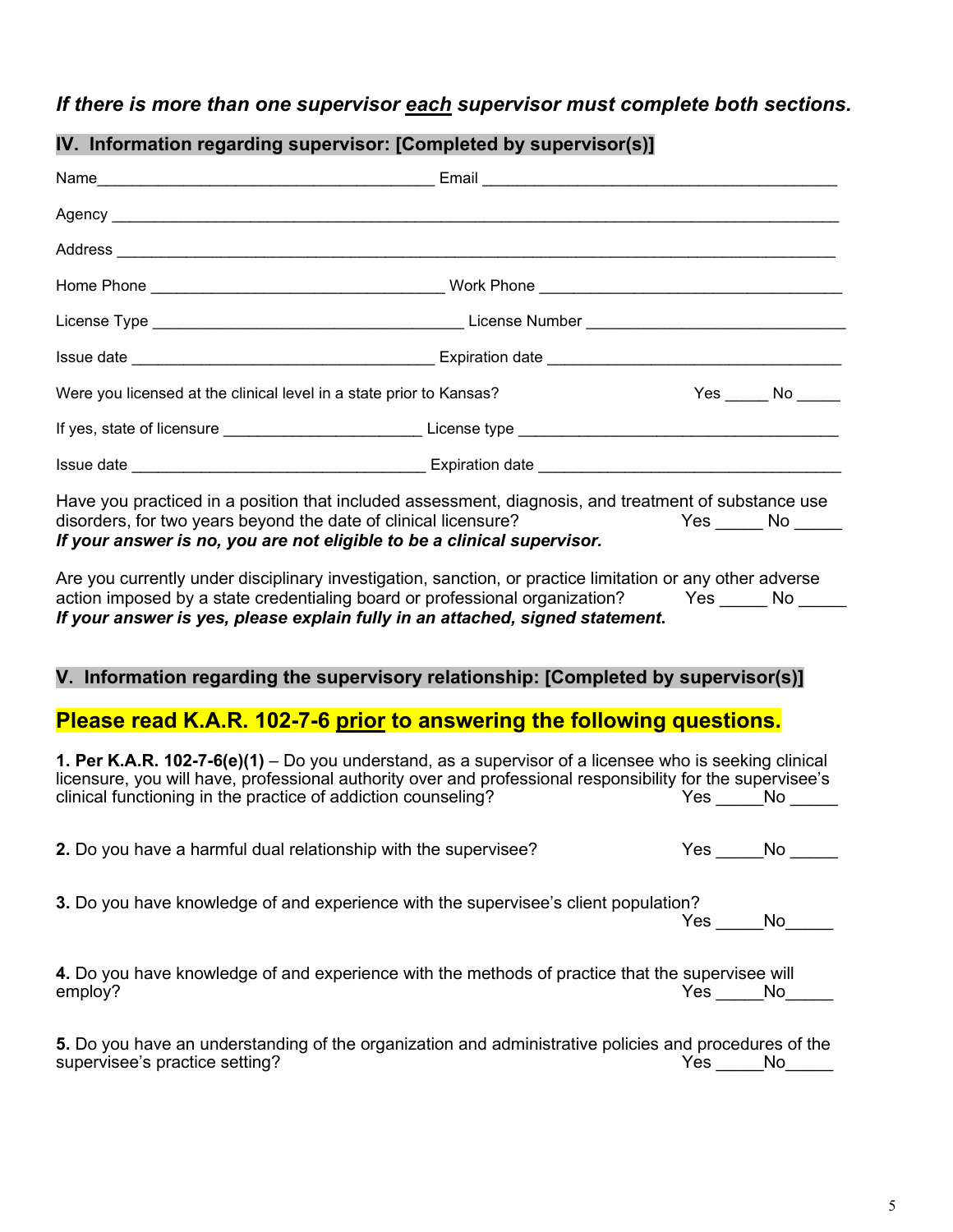|  |      | A. Do you have an understanding of the practice setting's mission, policies, and procedures?                                                                                                                                                                                                                                                                                  | $Yes \_\_ No \_\_$ |        |  |
|--|------|-------------------------------------------------------------------------------------------------------------------------------------------------------------------------------------------------------------------------------------------------------------------------------------------------------------------------------------------------------------------------------|--------------------|--------|--|
|  |      | B. Is the extent of your responsibility for the supervisee clearly defined in terms of client cases<br>to be supervised, role in personnel evaluation within the practice setting, and other aspects<br>of the clinical supervision training plan?                                                                                                                            | Yes No             |        |  |
|  |      | C. Is the responsibility for payment of supervision clearly defined?                                                                                                                                                                                                                                                                                                          | Yes ______No _     |        |  |
|  |      | <b>D.</b> Is the supervisee paying you directly for supervision?                                                                                                                                                                                                                                                                                                              | $Yes$ No $\_\_$    |        |  |
|  |      | <b>E.</b> Do you maintain responsibility to the client and the practice setting? Yes _____No_____                                                                                                                                                                                                                                                                             |                    |        |  |
|  |      | 7. Will you perform the following?                                                                                                                                                                                                                                                                                                                                            |                    |        |  |
|  |      | A. Provide oversight, guidance, and direction for the supervisee's clinical practice of addiction<br>counseling by assessing and evaluating the supervisee's performance?                                                                                                                                                                                                     |                    |        |  |
|  |      |                                                                                                                                                                                                                                                                                                                                                                               | Yes No             |        |  |
|  |      | <b>B.</b> Conduct supervision as a process distinct from personal therapy, didactic instruction, or<br>addiction counseling consultation?                                                                                                                                                                                                                                     |                    | Yes No |  |
|  |      | <b>C.</b> Provide documentation of supervisory qualifications to the supervisee? Yes No                                                                                                                                                                                                                                                                                       |                    |        |  |
|  |      | <b>D.</b> Periodically evaluate the supervisee's clinical functioning?                                                                                                                                                                                                                                                                                                        | $Yes \_\_No \_\_$  |        |  |
|  |      | <b>E.</b> Provide supervision in accordance with the clinical supervision training plan?                                                                                                                                                                                                                                                                                      | Yes                | No l   |  |
|  | F. . | Maintain documentation of supervision in accordance with the clinical supervision training<br>plan?                                                                                                                                                                                                                                                                           |                    | Yes No |  |
|  |      | G. Provide the documentation required by the board when the supervisee completes the<br>postgraduate supervised professional experience. This documentation shall be submitted on<br>board-approved forms and in a manner that will enable the board to evaluate the extent and<br>quality of the supervisee's professional experience and assign credit for that experience? |                    | Yes No |  |
|  |      | H. Provide a level of supervision that is commensurate with the education, training, experience,<br>and ability of both you and the supervisee?                                                                                                                                                                                                                               |                    | Yes No |  |
|  | L.   | Ensure that each client knows that the supervisee is practicing addiction counseling under<br>supervision?                                                                                                                                                                                                                                                                    | Yes                | No     |  |

6